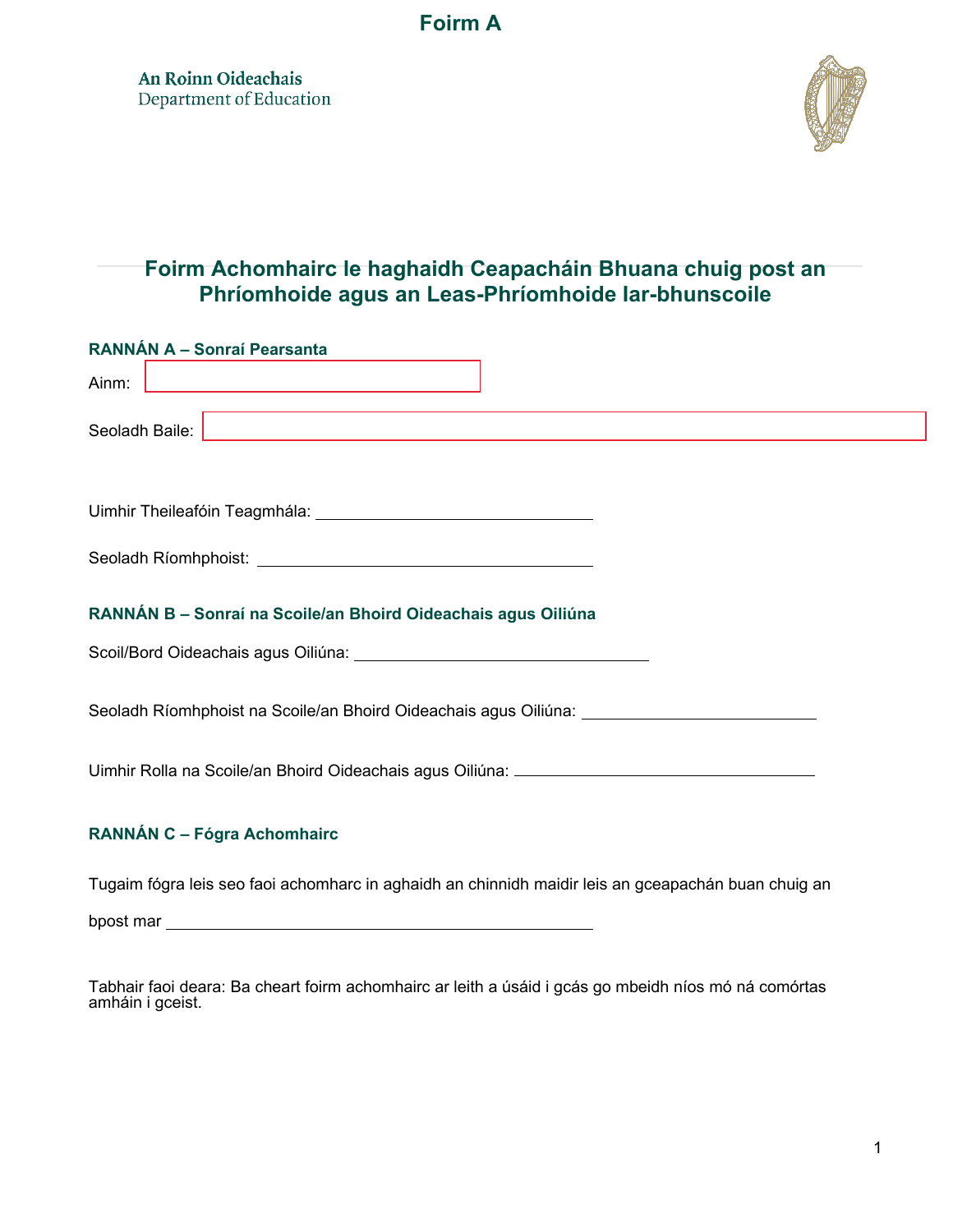

## **RANNÁN D – Forais Achomhairc**

Cuir tic leis an bhforas ábhartha achomhairc/leis na forais ábhartha achomhairc agus, sa bhosca téacs thíos, iontráil an fhaisnéis atá le breithniú. Is é 1,000 focal an líon iomlán focal is ceadmhach a úsáid ar fud an achomhairc ar fad.

Ní fhéadfar achomharc a thaisceadh ach ar cheann amháin nó níos mó de na forais seo a leanas a bhaineann le sárú líomhnaithe ar an nós imeachta:

- (i) Mainneachtain an fógra a chur ar an suíomh Gréasáin náisiúnta a chuimsítear i [gCiorclán](https://assets.gov.ie/13565/50ea73a7c7504e4e8007ea17b4fb52b4.pdf) [20/2012](https://assets.gov.ie/13565/50ea73a7c7504e4e8007ea17b4fb52b4.pdf) le haghaidh post an Phríomhoide agus an Leas-Phríomhoide a fhógairt □
- (ii) Níl an tseirbhís cháilithe riachtanach curtha isteach ag an iarrthóir molta chun go bhféadfar é/í a cheapadh de réir na gciorclán ábhartha ón Roinn □
- (iii) Comhdhéanamh an Bhoird Agallaimh □
- (iv) Rinneadh earráid ríomhaireachtúil i mbileog mharcála achomair an Bhoird Agallaimh don achomharcóir, rud a rinne difear ábhartha don toradh □
- (v) Imeacht ó na critéir roghnúcháin atá sonraithe san fhoirm iarratais  $\Box$
- (vi) Imeacht ón scéim mharcála ar tugadh fógra do na hagallaithe fúithi roimh an agallamh  $\Box$

An fhaisnéis atá le breithniú (1,000 focal ar a mhéad):